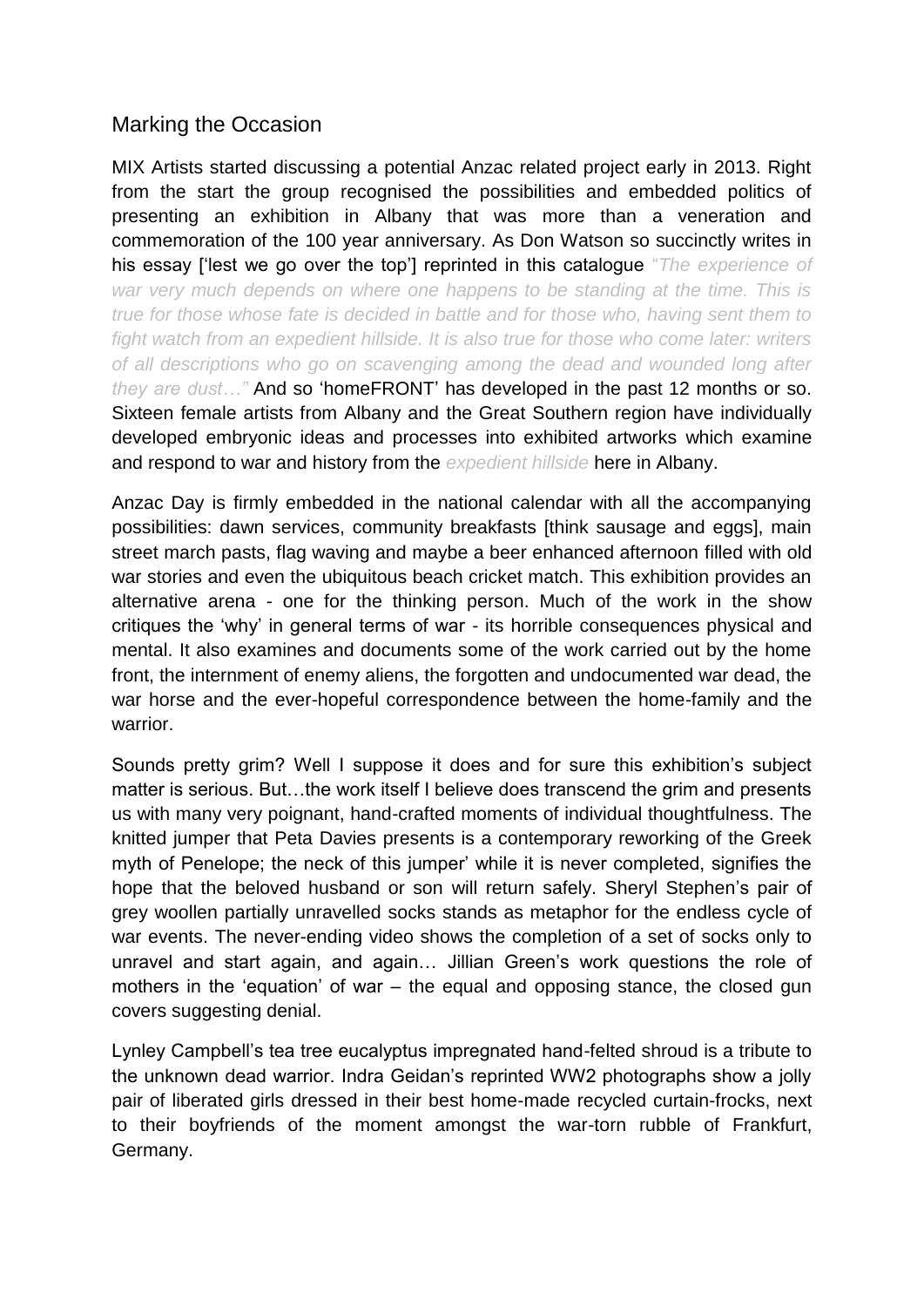The stark remainders of war, its ultimate evidence is placed before us in Michelle Frantom's digital image 'The Spoils of War'. Jenny Crisp's skull reminds us that collateral damage is not all physical. Renee Farrant's work 'Internment' is a tribute to all those innocent war victims interred for reasons of national security. The constructed origami swan bristles with raw, unsheathed scalpel blades.

Words are a potent weapon of war: propaganda, moments of half–truth, blatant lies and the victors re-telling of history are all familiar rhetoric in the arsenal of justifications before and after the event. Nikki Green's 'Patchwork Peace' has lifted quotes from the Ataturk memorial in Albany as an ode to the mothers. Ann Copeman's 'Lament' examines the plight of the shell shocked using perforated sheets [reminiscent of the Pianola scrolls in common use at home during WW1] of simple brown paper spelling out the silent words which echo their shadows on the gallery wall. Kerrie Argent and Terri Pikora have both examined the act of war correspondence, the writing to and fro. What can be said? What will constitute news to the warrior and what he can or cannot reveal to the mother and wife back at home?

Rachel Mordy has made a series of small diary-style oil paint sketches - imagined musings of the life of a horse at war [known as 'Walers' as they originated in NSW]. Annette Davis with 'Left Right Left Right' has documented the 2014 Albany Anzac Day March – the thigh-down images suggest the anonymity embedded in war statistics, evidence of community participation and the need to venerate and show respect for the national day. Nat Rad with 'Articles for Armistice' has presented us with a cheeky take on the camouflage uniform. A fashion-fabric overlayed with other designs breaks down the original intention of the printed cloth. Robyn Lees' installation 'White Feather Flotilla' is a stark reminder of the fate of many young men coerced into the armed forces through pressure evidenced by the white feather [a symbol of cowardice] from their community.

This exhibition transcends the personal and potentially critiques the national veneration of the Anzac myth. The 16 artists in this exhibition have presented us with work that each in its own way examines that myth and pulls apart some assumptions embedded in this national day of commemorative remembrance. The centenary of Anzac Day and Australia's involvement in WW1 is surely an opportune time to reevaluate attitudes; personal, communal and national.

Paul Moncrieff

Curator 'homeFRONT' January 2015